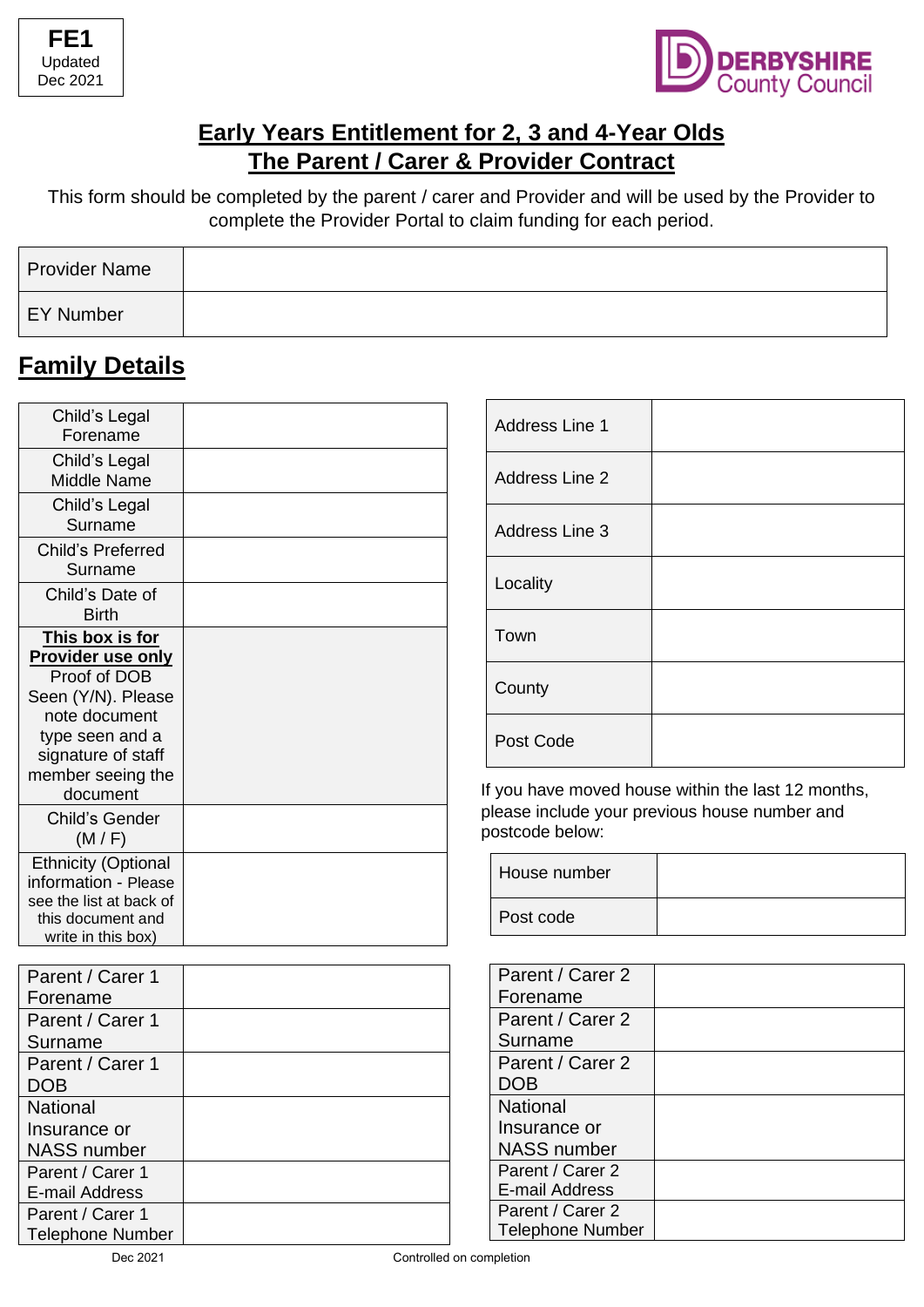## **FUNDING DETAILS**

Providing these details enables the Provider and the Local Authority to check whether the child is eligible for:

**Early Years Pupil Premium:** (Early Years Pupil Premium enables the Provider to claim an extra £1.84 per hour that your child will benefit from if found as eligible)

#### **And / or**

#### **Extended Entitlement Funding (otherwise known as 30 hours**)

In order to claim Extended Entitlement funding please provide the code issued to you by HMRC. Please remember that the code **MUST** be re-confirmed with HMRC before the end date to continue to claim funding.

| 30 Hours Code |
|---------------|
|---------------|

**Please tick to give consent for the checks to be carried out**:

| $EYPP \Box$ and / or 30 Hrs $\Box$ |  |  |  |  |
|------------------------------------|--|--|--|--|
|------------------------------------|--|--|--|--|

**By completing this section, you are giving consent for the Provider and the Local Authority to use the information you have included to check your eligibility for Early Years Pupil Premium and / or Extended Entitlement funding.** 

**Please note: Funding cannot be claimed without these details and consent**.

### **Extended Entitlement (30 Hours) Cut-Off Dates:**

The Department for Education have cut-off dates for each term. Extended Entitlement codes must be valid on the following dates to be eligible for the following term:

**August 31st to be eligible for Autumn Term**

**December 31st to be eligible for Spring Term**

#### **March 31st to be eligible for Summer Term**

Codes not valid at these dates, or issued with start dates after these dates, cannot be used for the funded hours in these terms.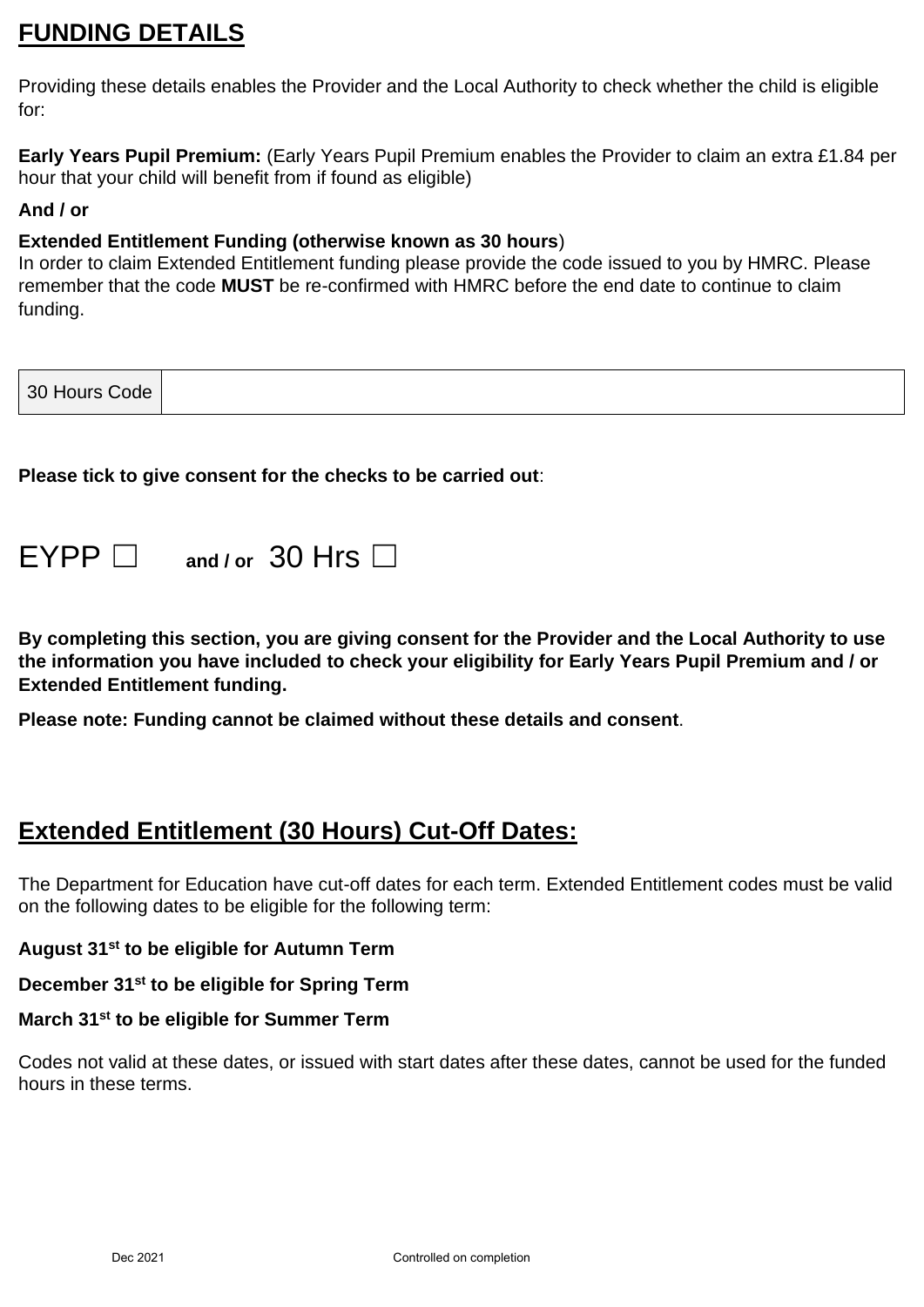## **Two-Year-Old Funding Only:**

If your child is eligible to receive 2-year old funding, please complete the boxes below:

| 2-year old Eligibility             | Child's Eligible  |  |
|------------------------------------|-------------------|--|
| Code                               | <b>Start Date</b> |  |
| <b>Local Authority Eligibility</b> |                   |  |
| was approved by:                   |                   |  |

### **Disability Access Fund Declaration:**

3 and 4-year-old children who are in receipt of child Disability Living Allowance and are receiving the Early Years Entitlement are eligible for the Disability Access Fund (DAF). DAF is paid to the child's early years provider as a fixed annual rate of £615 per eligible child. This funding can only be paid to one Provider which you must nominate.

**Is the Child in Receipt of Disability Living Allowance (DLA)?** 

Yes □ No □

If your child is splitting the Early Years Entitlement across more than one Provider, please specify which Provider you would like to receive the Disability Access Funding:

| <b>Provider Name:</b> |  |
|-----------------------|--|
|-----------------------|--|

**Evidence that the child is in receipt of Disability Living Allowance must be seen and a copy must be retained by the Provider.**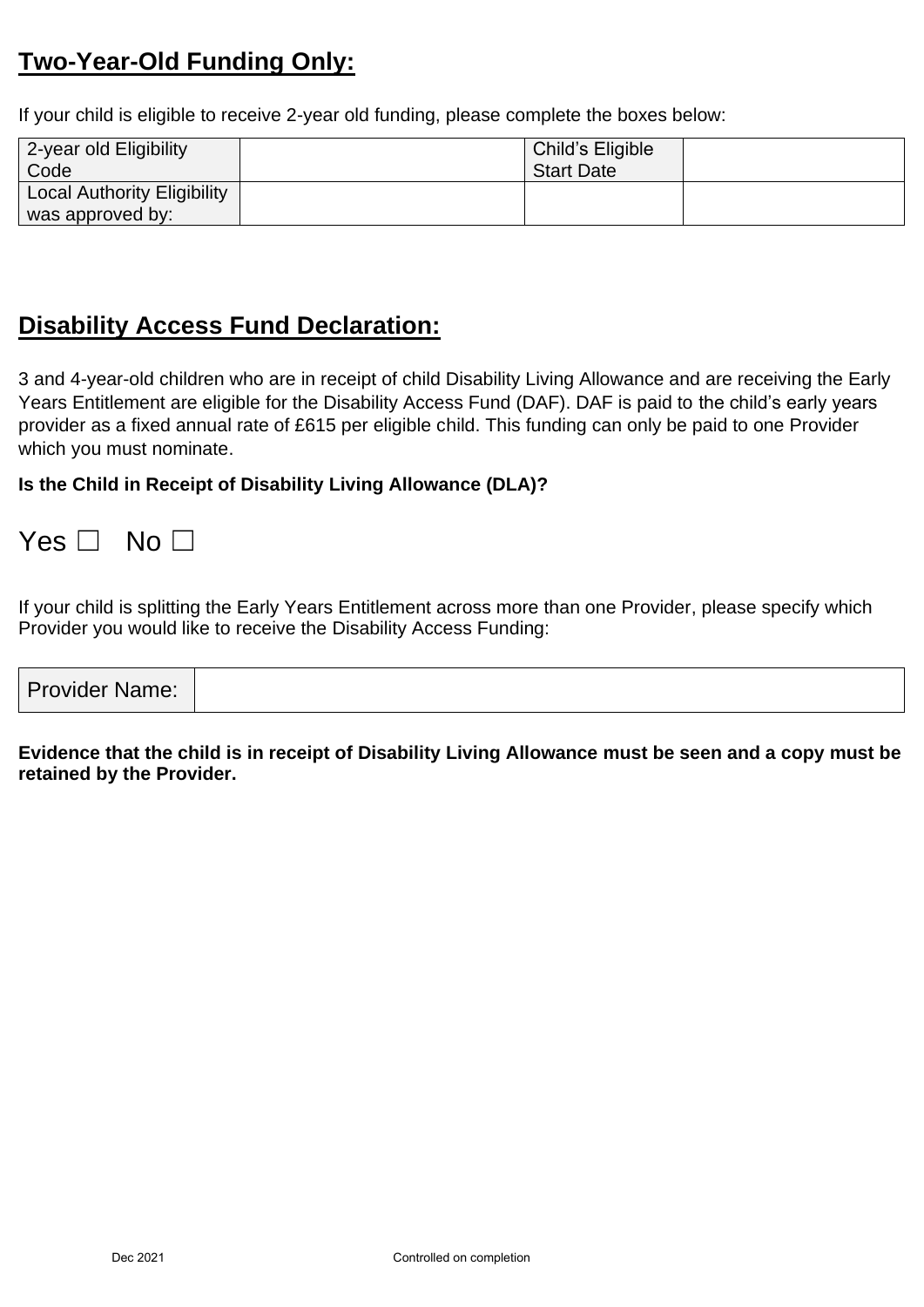## **ATTENDANCE DETAILS**

This section must be completed for each Provider your child attends for funded hours. Completing these details helps each Provider plan the hours of attendance, set staffing ratios accordingly and ensure children are not over-funded, therefore **ALL** Providers where the child is claiming funding **MUST** be listed in the table below.

Children can claim up to a **MAXIMUM** of 15 hours per week of Universal and 15 hours per week of Extended Entitlement (30 hours – if eligible) funding over 38 weeks of the year. If you are unsure of how best to split the Universal or Extended hours, please speak to your Provider(s). Please also speak to your Provider if you would like to claim stretched funding as this will reduce the weekly amount of funding you can claim (Providers are under no obligation to offer extended entitlement hours or to offer a stretched funding option).

My child claims funding at the following Provider(s): (The first Provider should be the Provider you are completing this form for)

| <b>Provider Name and</b><br><b>Telephone Number</b> | <b>Total</b><br><b>Universal</b><br><b>Hours</b><br><b>Claiming</b><br><b>Per Week</b> | <b>Total</b><br><b>Extended</b><br><b>Hours</b><br><b>Claiming</b><br><b>Per Week</b> | <b>Total Days</b><br><b>Claiming</b><br><b>Funding</b><br>over<br><b>Per Week</b> | <b>Number of</b><br>Non-<br><b>Funded</b><br><b>Hours</b><br><b>Attending</b><br><b>Per Week</b> | <b>Term</b><br>Time or<br><b>Stretched</b><br>(TT or S) |
|-----------------------------------------------------|----------------------------------------------------------------------------------------|---------------------------------------------------------------------------------------|-----------------------------------------------------------------------------------|--------------------------------------------------------------------------------------------------|---------------------------------------------------------|
|                                                     |                                                                                        |                                                                                       |                                                                                   |                                                                                                  |                                                         |
|                                                     |                                                                                        |                                                                                       |                                                                                   |                                                                                                  |                                                         |
|                                                     |                                                                                        |                                                                                       |                                                                                   |                                                                                                  |                                                         |
|                                                     |                                                                                        |                                                                                       |                                                                                   |                                                                                                  |                                                         |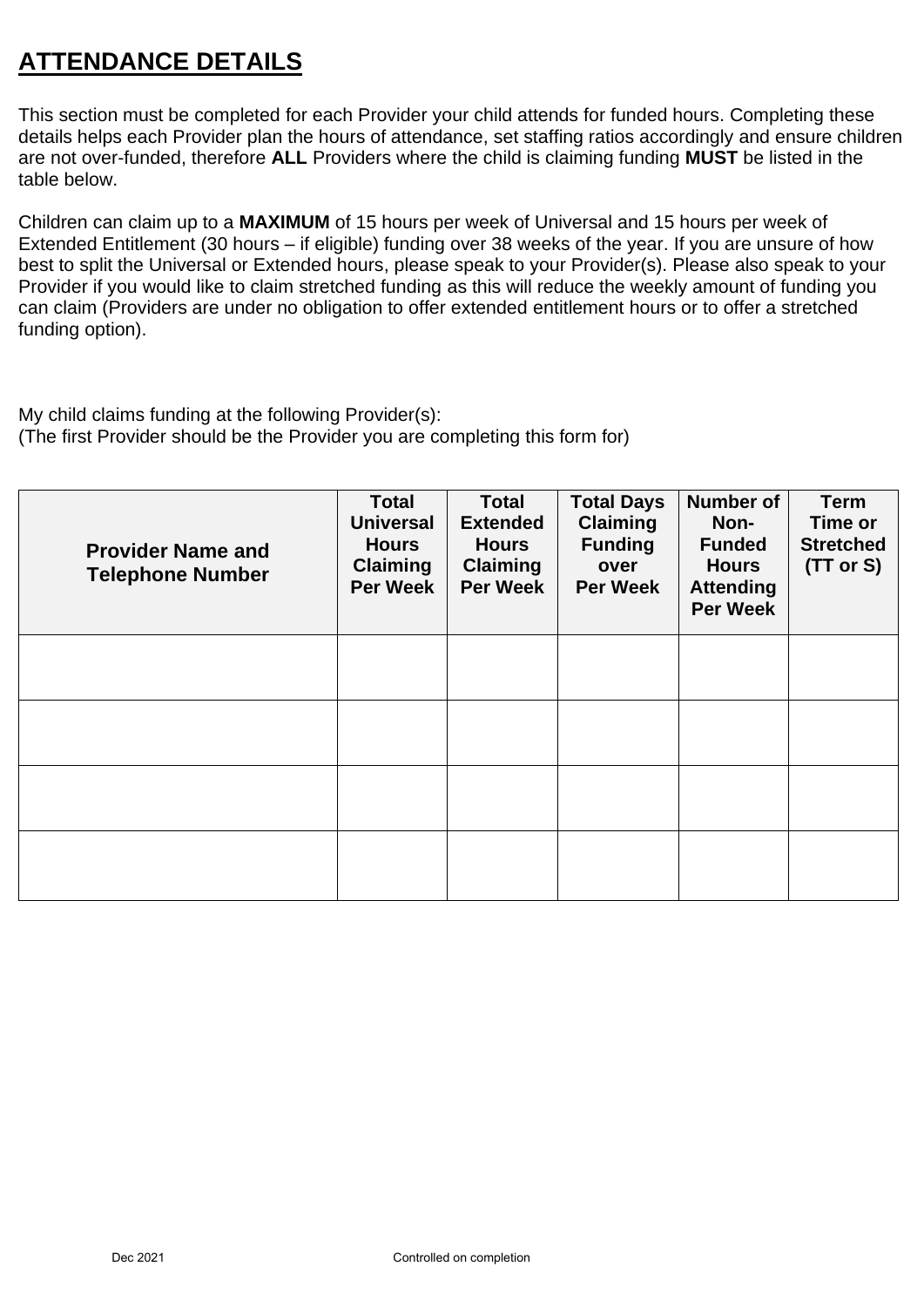# **TERMS AND CONDITIONS:**

Please tick to confirm that you understand that by signing this contract you agree with the following conditions of the funded entitlement:

| I understand that the early years entitlement hours must be delivered completely free of charge at the point of delivery<br>and that I cannot be charged for this in advance (this does not apply to a retainer to secure a place).<br>I will be responsible for payment of any hours exceeding 15 if my child is not eligible for the extra entitlement, or<br>exceeding 30 hours if my child is eligible, taken either here or elsewhere.<br>I have seen a copy of the providers pricing policy.                                                                                                                                                                                                                                                |  |
|---------------------------------------------------------------------------------------------------------------------------------------------------------------------------------------------------------------------------------------------------------------------------------------------------------------------------------------------------------------------------------------------------------------------------------------------------------------------------------------------------------------------------------------------------------------------------------------------------------------------------------------------------------------------------------------------------------------------------------------------------|--|
| I have received information from the provider/s above and been advised of additional services available for my child<br>and I understand I will be charged for these services should I wish to use them. I fully understand that my provider/s<br>cannot insist I take and pay for additional goods and services as a condition of accessing an early years entitlement<br>place.                                                                                                                                                                                                                                                                                                                                                                 |  |
| If my child only attends for an early years' entitlement place, I understand that there is not a required notice period and<br>that should my child leave the following will happen:<br>my provider will be paid to the end of the funded week of my child's last day of attendance<br>my child can access the early years entitlement with another provider at the start of the next funded week.<br>$\bullet$<br>I will inform the provider of my child's last day of attendance in advance, if possible. If I am paying for additional                                                                                                                                                                                                         |  |
| childcare hours, I understand my provider may have a notice period that I will adhere to.<br>If multiple providers claim for more than the maximum number of hours my child is eligible for and I have given any<br>misleading information on this declaration, I may be asked to reimburse one of the providers, or my child's place may                                                                                                                                                                                                                                                                                                                                                                                                         |  |
| be forfeited. I understand that checks on my claim will be made.<br>I confirm that the information on this contract is accurate and I understand that anyone who knowingly makes a false                                                                                                                                                                                                                                                                                                                                                                                                                                                                                                                                                          |  |
| declaration in an attempt to obtain a funded entitlement place fraudulently may be committing an offence. The Local<br>Authority has a duty to protect the public funds it administers, and to this end will use the information I have provided on<br>this form for the prevention and detection of fraud. The Local Authority will also share this information with other bodies<br>responsible for auditing or administering public funds for these purposes.                                                                                                                                                                                                                                                                                  |  |
| I am aware that the information I have provided will be shared with the Local Authority and Department for Education,<br>who will access information from other government departments to confirm my child's eligibility and enable this provider<br>to claim Early Years Pupil Premium, Disability Access Fund and undertake validity checks for the Extended Entitlement<br>on behalf of my child.                                                                                                                                                                                                                                                                                                                                              |  |
| The personal data I supply will be kept securely by Derbyshire County Council (DCC) and this Provider in accordance<br>with the General Data Protection Regulations, DPA 2018 and any subsequent legislation. This information may be<br>shared with other Local Authorities or Childcare Providers in accordance with the Privacy Notice issued to you by this<br>Early Years setting prior to you completing this form. I have a right to have inaccurate/incomplete information<br>corrected. To ensure eligibility and for audit purposes, DCC requires Providers to confirm they have seen evidence of<br>DOB by recording the evidence from one from the following, birth certificate, passport or NHS Red Book for all funded<br>children. |  |

| <b>Signed Parent /</b><br><b>Guardian</b> | <b>Print</b><br><b>Name</b> |  |
|-------------------------------------------|-----------------------------|--|
| <b>Relationship to Child</b>              | <b>Date</b>                 |  |

#### **To be completed by the Provider:**

| <b>Contract Start Date</b> | <b>Expected Contract</b><br><b>Length (Terms)</b> |  |
|----------------------------|---------------------------------------------------|--|
|----------------------------|---------------------------------------------------|--|

NB Providers must adhere to the retention periods recommended within the Companies Act, which states documents relating to income should be kept for 6 years, plus the current financial year (any provider acting as a sole trader e.g. child minders, must adhere to the retention periods recommended within the Public Records Act, of 5 years, plus the current financial year).

If the form has been completed and returned electronically then the corresponding emails should also be retained.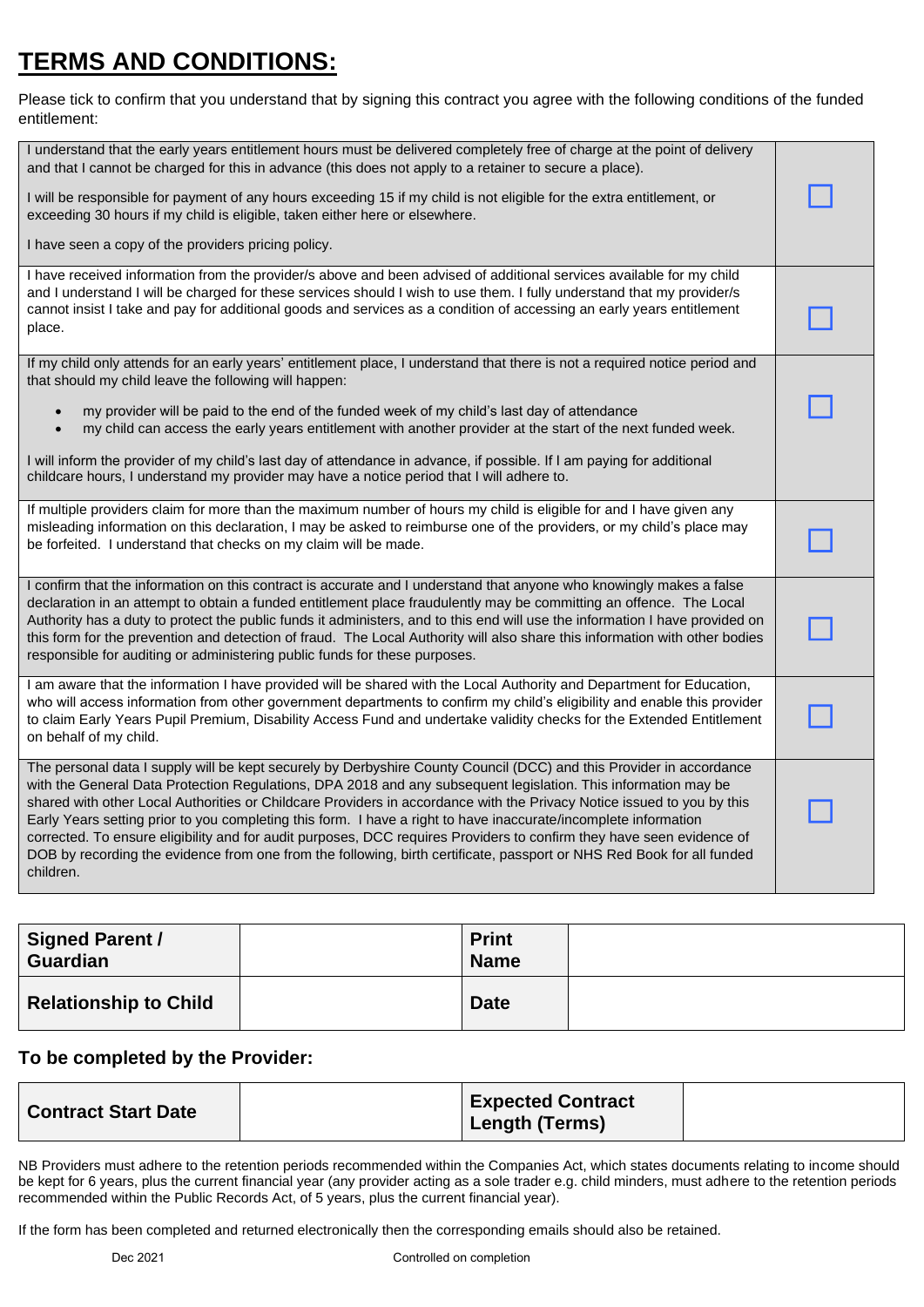# **Ethnicity**

The Department for Education (DfE) ask Local Authorities to collect details on child ethnicity. This data is reported back to the DfE in the census collection. This is an optional field and is not mandatory. Please put the relevant description in the Ethnicity box on page 1 if you wish to do so.

| <b>Description</b>                  | <b>Description</b>                |  |
|-------------------------------------|-----------------------------------|--|
| White - British                     | Any other Black background        |  |
| White - Irish                       | Indian                            |  |
| White - traveller of Irish Heritage | Pakistani                         |  |
| White - Gypsy/ Roma                 | Bangladeshi                       |  |
| White - any other background        | Any other Asian background        |  |
| Chinese                             | Mixed – White and Black Caribbean |  |
| Any other Ethnic background         | Mixed - White and Black African   |  |
| Black - Caribbean                   | Mixed – White and Asian           |  |
| Black - African                     | Any other Mixed background        |  |